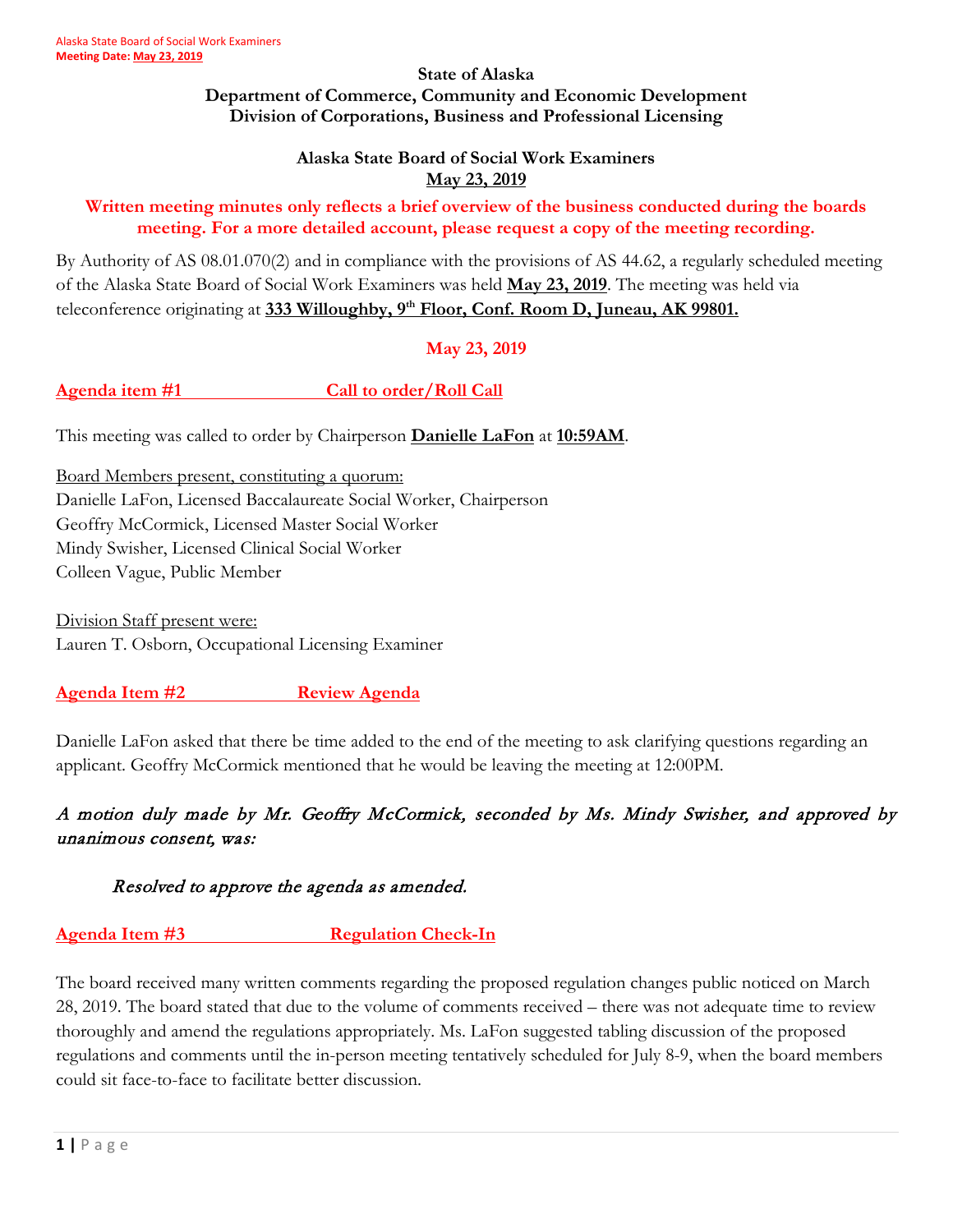Alaska State Board of Social Work Examiners **Meeting Date: May 23, 2019** A motion duly made by Ms. Mindy Swisher, seconded by Ms. Colleen Vague, and approved by unanimous consent, was:

#### Resolved to table the Regulations Check-In until the meeting tentatively scheduled for July 8-9, 2019.

Board Members present, constituting a quorum: Danielle LaFon, LBSW, Chairperson Geoffry McCormick, LMSW Mindy Swisher, LCSW Colleen Vague, Public Member

With time before Continuing Education Audit agenda item, the board began reviewing the 2019 Annual Report.

**Agenda Item #4 Continuing Education Audit**

*Paralegal, Marilyn Zimmerman joined the meeting at 11:30AM.*

A motion duly made by Ms. Colleen Vague, seconded by Ms. Mindy Swisher, and approved by unanimous consent, was:

Resolved to enter Executive Session at 11:30AM in accordance with 44.62.311(c) for the purposes of discussing Continuing Education Audit. Board staff to remain present: Lauren Osborn and Marilynn Zimmerman.

A motion duly made by Ms. Colleen Vague, seconded by Mr. Geoffry McCormick, and approved by unanimous consent, was:

Resolved to exit Executive Session at 11:44AM. Ms. Osborn conducted a roll-call upon exiting executive session.

Board Members present, constituting a quorum: Danielle LaFon, LBSW, Chairperson Geoffry McCormick, LMSW Mindy Swisher, LCSW Colleen Vague, Public Member

Division Staff present were: Lauren Osborn, Occupational License Examiner

A motion duly made by Mr. Geoffry McCormick, seconded by Ms. Mindy Swisher, and approved by unanimous consent, was:

Resolved to enter a consent agreement and conduct a board interview with Sherry Byers (CSWS176).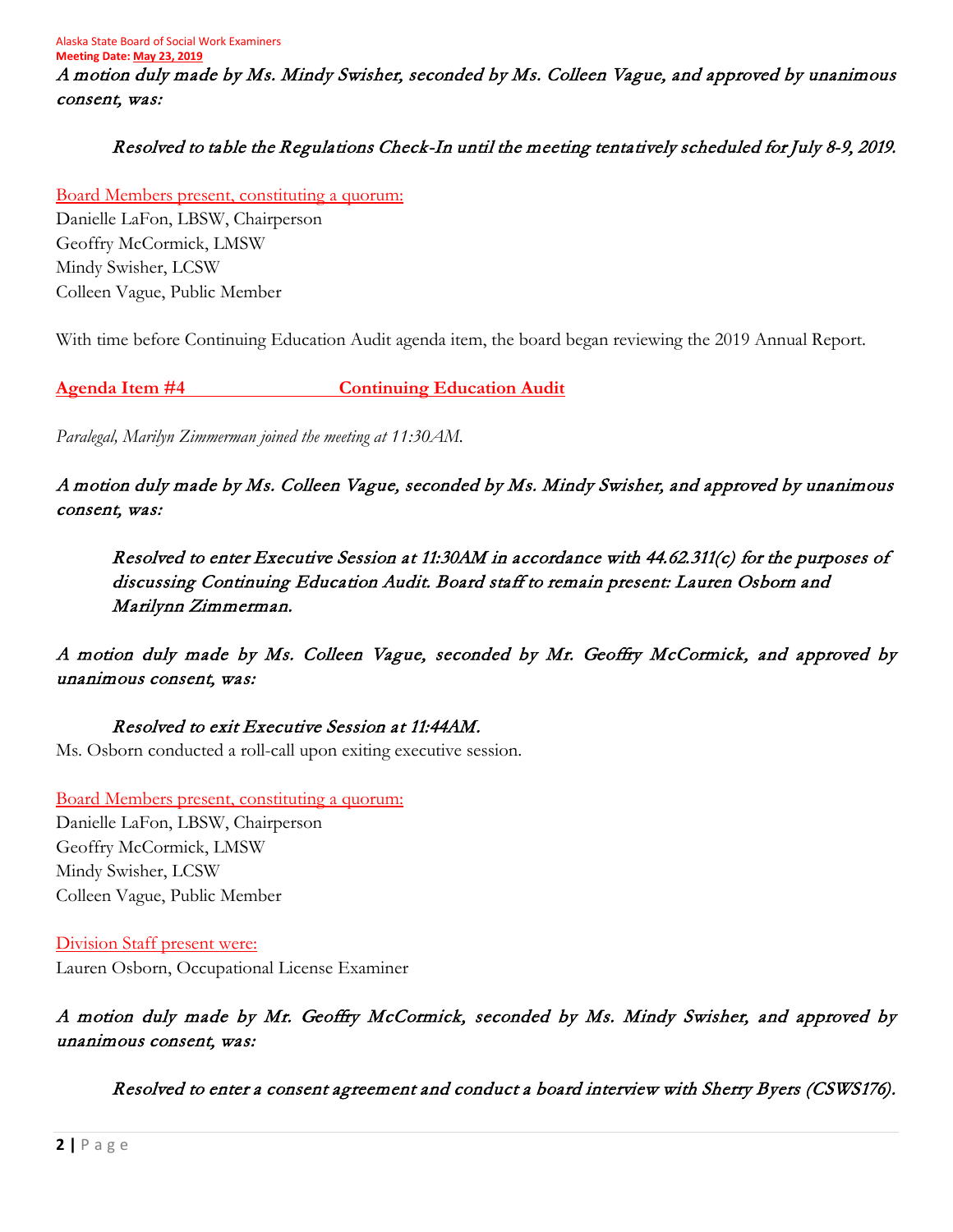Alaska State Board of Social Work Examiners **Meeting Date: May 23, 2019** *Paralegal, Marilyn Zimmerman exited the meeting at 11:45AM*

With time before the Online Applications – Live agenda item, the board continued reviewing the 2019 Annual Report. Ms. LaFon mentioned formatting issues on two pages of the report with some spelling and grammatical errors. Ms. Swisher noticed additional formatting issues on an additional two pages. The board paused the discussion here to move on to discuss the Online Applications with Chelsea Childress.

### **Agenda Item #5 Online Applications – Live**

*Records and Licensing Supervisor, Chelsea Childress joined the meeting at 11:52AM.* 

Ms. Childress has been working diligently for over a year on creating and testing Online Applications for all six license types: Clinical by Examination, Clinical by Credentials, Masters by Examination, Masters by Credentials, Bachelors by Examination, and Bachelors by Credentials. The applications submitted online automatically fields missing information and receipts. This will eliminate man hours and improve the accuracy.

Launching online initial applications will provide a variety of benefits, including eliminating the time invested by division staff in data entry and receipt processing. Additionally, launching online initial applications will ensure ease of use for our applicants. Upon submitting the application online, applicants will immediately be provided with an outline for what items are already received, and what items are missing/incomplete.

This project is supportive of the Division's initiative to continue facilitating a paperless era. Launching online initial applications will ultimately strengthen the efficiency, processes, customer service and response time within our division.

*Records and Licensing Supervisor, Chelsea Childress exited the meeting at 12:02PM. Geoffry McCormick exited the meeting at 12:04PM.* 

#### **Agenda Item #6 2019 Annual Report**

The board resumed reviewing the 2019 Annual Report as presented. Ms. LaFon suggested adding the current regulation project information.

# Upon a motion duly made by Ms. Colleen Vague and seconded by Ms. Mindy Swisher, and approved by unanimous consent, it was:

#### RESOLVED to approve the 2019 Annual Report as amended.

Ms. LaFon asked for clarification on a ballot submitted for online review. Ms. LaFon wondered why the board was reviewing a renewal when the examiner usually reviews and approves these applications. Ms. Osborn explained that, typically, that is the case with renewals; however, the license lapsed during 2016 and this applicant submitted a CEU log with certificates when not under audit showing proof of meeting the renewal requirements.

With time remaining, the board discussed multiple comments made towards the proposed regulations and possible revisions to make to the regulations. The board also briefly discussed minor grammar corrections to some sections.